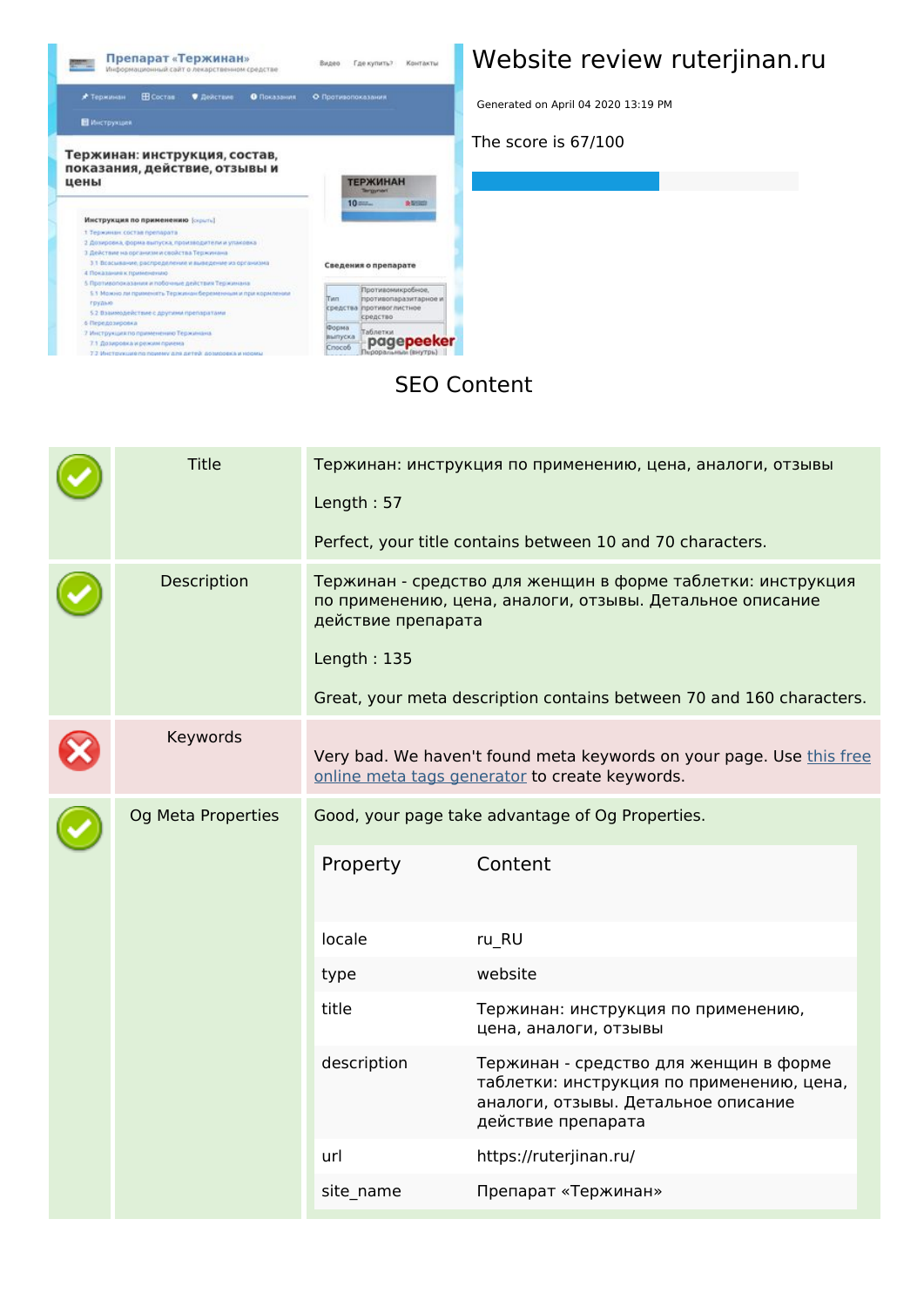### **SEO Content**

| Headings               | H1<br>1                                                                                                                                                                                                                                                                                                                                                                                                                                                                                                                                                                                                                                                                                                                                                                                                                                                                            | H <sub>2</sub><br>10 | H <sub>3</sub><br>7 | H4<br>0 | H <sub>5</sub><br>0                                                                                                                     | H <sub>6</sub><br>0 |
|------------------------|------------------------------------------------------------------------------------------------------------------------------------------------------------------------------------------------------------------------------------------------------------------------------------------------------------------------------------------------------------------------------------------------------------------------------------------------------------------------------------------------------------------------------------------------------------------------------------------------------------------------------------------------------------------------------------------------------------------------------------------------------------------------------------------------------------------------------------------------------------------------------------|----------------------|---------------------|---------|-----------------------------------------------------------------------------------------------------------------------------------------|---------------------|
|                        | • [Н1] Тержинан: инструкция, состав, показания, действие,<br>отзывы и цены<br>• [Н2] Тержинан: состав препарата<br>• [Н2] Дозировка, форма выпуска, производители и упаковка<br>• [Н2] Действие на организм и свойства Тержинана<br>• [Н2] Показания к применению<br>• [Н2] Противопоказания и побочные действия Тержинана<br>• [Н2] Передозировка<br>• [Н2] Инструкция по применению Тержинана<br>• [Н2] Цены Тержинана в аптеках<br>• [Н2] Аналоги препарата Тержинан<br>• [Н2] Видео про препарат Тержинан<br>• [НЗ] Всасывание, распределение и выведение из организма<br>• [НЗ] Можно ли применять Тержинан беременным и при<br>кормлении грудью<br>• [НЗ] Взаимодействие с другими препаратами<br>• [НЗ] Дозировка и режим приема<br>• [НЗ] Инструкция по приему для детей: дозировка и нормы<br>• [НЗ] Важные указания по применению<br>• [НЗ] Можно ли купить без рецепта? |                      |                     |         |                                                                                                                                         |                     |
| Images                 | We found 6 images on this web page.                                                                                                                                                                                                                                                                                                                                                                                                                                                                                                                                                                                                                                                                                                                                                                                                                                                |                      |                     |         | 1 alt attributes are empty or missing. Add alternative text so that<br>search engines can better understand the content of your images. |                     |
| <b>Text/HTML Ratio</b> | Ratio: 62%<br>percent.                                                                                                                                                                                                                                                                                                                                                                                                                                                                                                                                                                                                                                                                                                                                                                                                                                                             |                      |                     |         | Ideal! This page's ratio of text to HTML code is between 25 and 70                                                                      |                     |
| Flash                  |                                                                                                                                                                                                                                                                                                                                                                                                                                                                                                                                                                                                                                                                                                                                                                                                                                                                                    |                      |                     |         | Perfect, no Flash content has been detected on this page.                                                                               |                     |
| Iframe                 | Too Bad, you have Iframes on the web pages, this mean that content<br>in an Iframe cannot be indexed.                                                                                                                                                                                                                                                                                                                                                                                                                                                                                                                                                                                                                                                                                                                                                                              |                      |                     |         |                                                                                                                                         |                     |

### **SEO Links**

| <b>URL Rewrite</b>                | Good. Your links looks friendly!                                                                  |
|-----------------------------------|---------------------------------------------------------------------------------------------------|
| Underscores in the<br><b>URLS</b> | We have detected underscores in your URLs. You should rather use<br>hyphens to optimize your SEO. |
| In-page links                     | We found a total of 6 links including 0 link(s) to files                                          |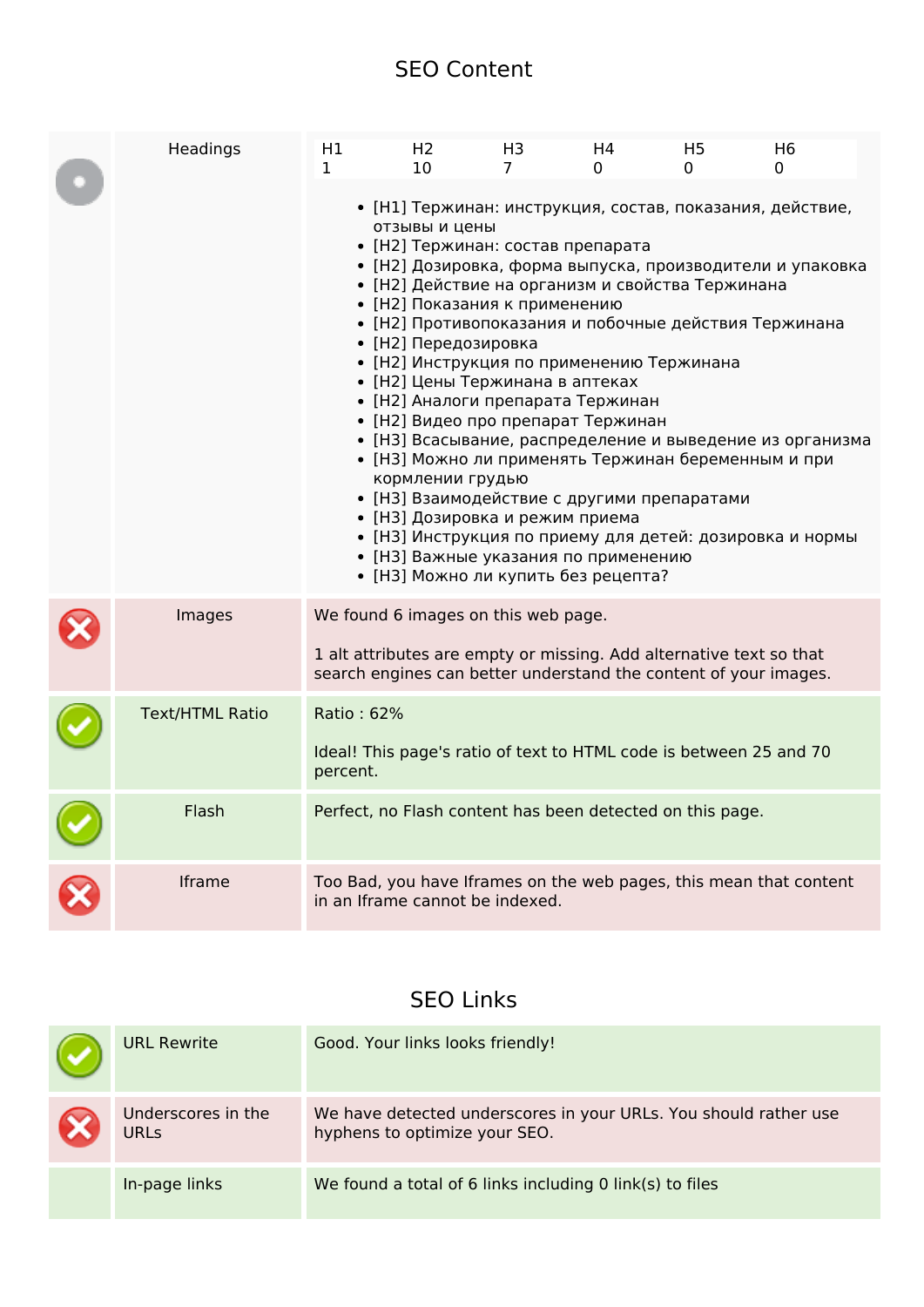## **SEO Links**

| <b>Statistics</b> | External Links: noFollow 0%          |
|-------------------|--------------------------------------|
|                   | External Links: Passing Juice 33.33% |
|                   | Internal Links 66.67%                |

## **In-page links**

| Anchor                      | Type     | Juice         |
|-----------------------------|----------|---------------|
| Перейти к контенту          | Internal | Passing Juice |
| Видео                       | External | Passing Juice |
| Где купить?                 | External | Passing Juice |
| Контакты                    | Internal | Passing Juice |
| СКРЫТЬ                      | Internal | Passing Juice |
| Политика конфиденциальности | Internal | Passing Juice |

## **SEO Keywords**

| Keywords Cloud | дозировка Применению инструкция |
|----------------|---------------------------------|
|                | Препарат тержинана при          |
|                | Тержинан препарата можно для    |

# **Keywords Consistency**

| Keyword    | Content | Title | Keywords | Description | Headings |
|------------|---------|-------|----------|-------------|----------|
| тержинан   | 27      |       | ×        |             |          |
| препарат   | 22      | ×     | ×        |             |          |
| при        | 15      |       | ×        |             |          |
| применению | 13      |       | ×        |             |          |
| тержинана  | 12      | ×     | ×        | ×           |          |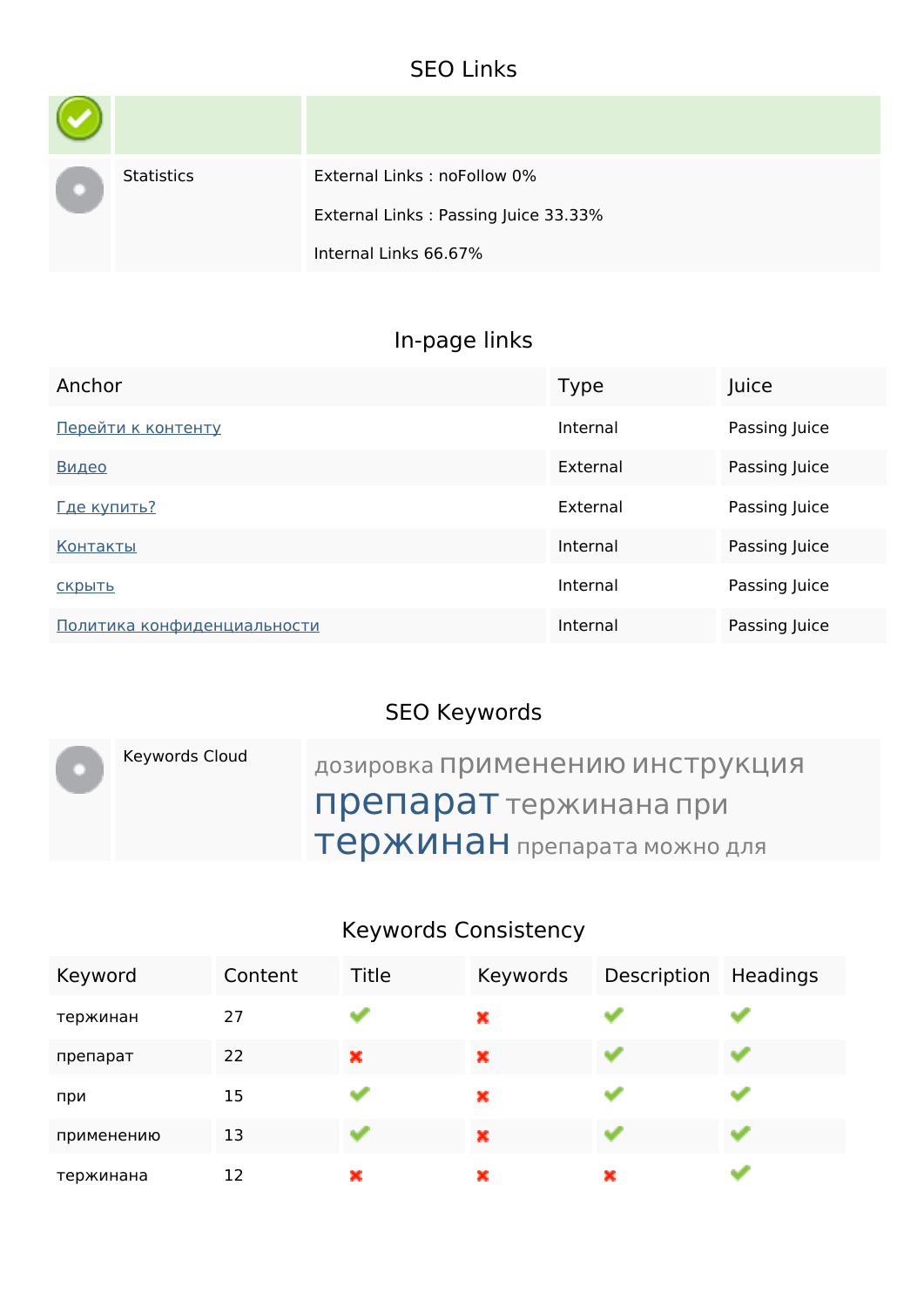## **Usability**

| Url                | Domain : ruterjinan.ru<br>Length: $13$            |
|--------------------|---------------------------------------------------|
| Favicon            | Great, your website has a favicon.                |
| Printability       | We could not find a Print-Friendly CSS.           |
| Language           | Good. Your declared language is ru.               |
| <b>Dublin Core</b> | This page does not take advantage of Dublin Core. |

### **Document**

| Doctype              | Missing doctype                                            |  |  |
|----------------------|------------------------------------------------------------|--|--|
| Encoding             | Perfect. Your declared charset is UTF-8.                   |  |  |
| <b>W3C Validity</b>  | Errors: 6<br>Warnings: 1                                   |  |  |
| <b>Email Privacy</b> | Great no email address has been found in plain text!       |  |  |
| Deprecated HTML      | Great! We haven't found deprecated HTML tags in your HTML. |  |  |
| Speed Tips           | Excellent, your website doesn't use nested tables.<br>✔    |  |  |
|                      | Too bad, your website is using inline styles.<br>×         |  |  |
|                      | Great, your website has few CSS files.                     |  |  |
|                      | Perfect, your website has few JavaScript files.            |  |  |
|                      | Perfect, your website takes advantage of gzip.             |  |  |